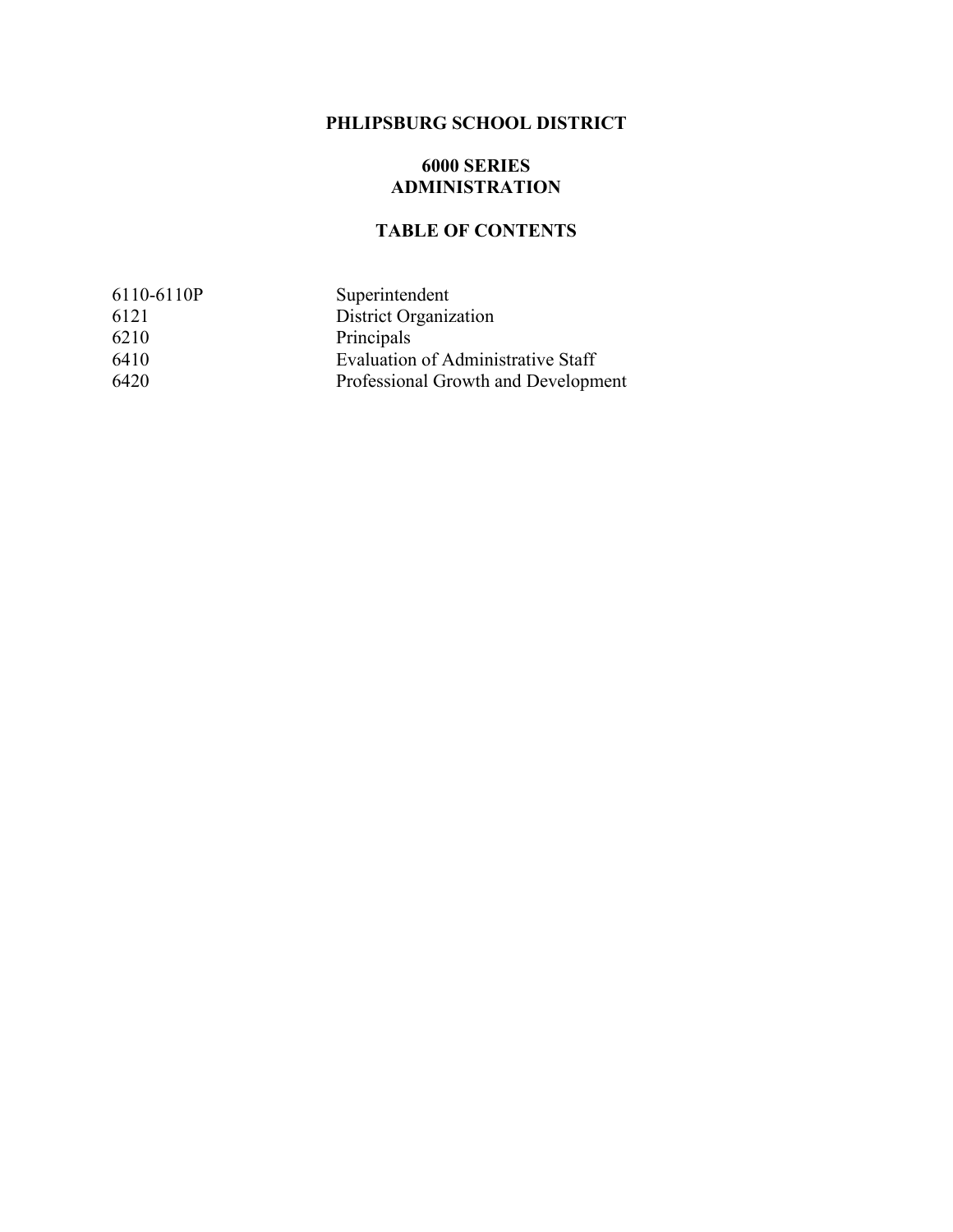# **Philipsburg School District**

# **ADMINISTRATION** 6110P

## **Superintendent**

| The Board will:                                                                                               | The Superintendent will:                                                                                                                                                                                                                                                                                                                                          |
|---------------------------------------------------------------------------------------------------------------|-------------------------------------------------------------------------------------------------------------------------------------------------------------------------------------------------------------------------------------------------------------------------------------------------------------------------------------------------------------------|
| Select the Superintendent and delegate to<br>him/her all necessary administrative powers.                     | Serve as chief executive officer of the<br>District.                                                                                                                                                                                                                                                                                                              |
| Adopt policies for the operations of the<br>school system and review administrative<br>procedures.            | Recommend policies or policy changes to the<br>Board and develop procedures which<br>implement Board policy.                                                                                                                                                                                                                                                      |
| Formulate a statement of goals reflecting the<br>philosophy of the District.                                  | Provide leadership in the development,<br>operation, supervision, and evaluation of the<br>educational program.                                                                                                                                                                                                                                                   |
| Adopt annual objectives for improvement of<br>the District.                                                   | Recommend annual objectives for<br>improvement of the District.                                                                                                                                                                                                                                                                                                   |
| Approve courses of study.                                                                                     | Recommend courses of study.                                                                                                                                                                                                                                                                                                                                       |
| Approve textbooks.                                                                                            | Recommend textbooks.                                                                                                                                                                                                                                                                                                                                              |
| Approve the annual budget.                                                                                    | Prepare and submit the annual budget.                                                                                                                                                                                                                                                                                                                             |
| Employ certificated and classified staff, in its<br>discretion, upon recommendation of the<br>Superintendent. | Recommend candidates for employment as<br>certificated and classified staff.                                                                                                                                                                                                                                                                                      |
| Authorize the allocation of certificated and<br>classified staff.                                             | Recommend staff needs based on student<br>enrollment, direct and assign teachers and<br>other employees of the schools under his/her<br>supervision; shall organize, reorganize, and<br>arrange the administrative and supervisory<br>staff, including instruction and business<br>affairs, as best serves the District, subject to<br>the approval of the Board. |
| Approve contracts for major construction,<br>remodeling, or maintenance.                                      | Recommend contracts for major construction,<br>remodeling, or maintenance.                                                                                                                                                                                                                                                                                        |
|                                                                                                               |                                                                                                                                                                                                                                                                                                                                                                   |
| Approve payment of vouchers and payroll.                                                                      | Recommend payment of vouchers and<br>payroll.                                                                                                                                                                                                                                                                                                                     |
| Approve proposed major changes of school<br>plant and facilities.                                             | Prepare reports regarding school plant and<br>facilities needs.                                                                                                                                                                                                                                                                                                   |

page 1 of 2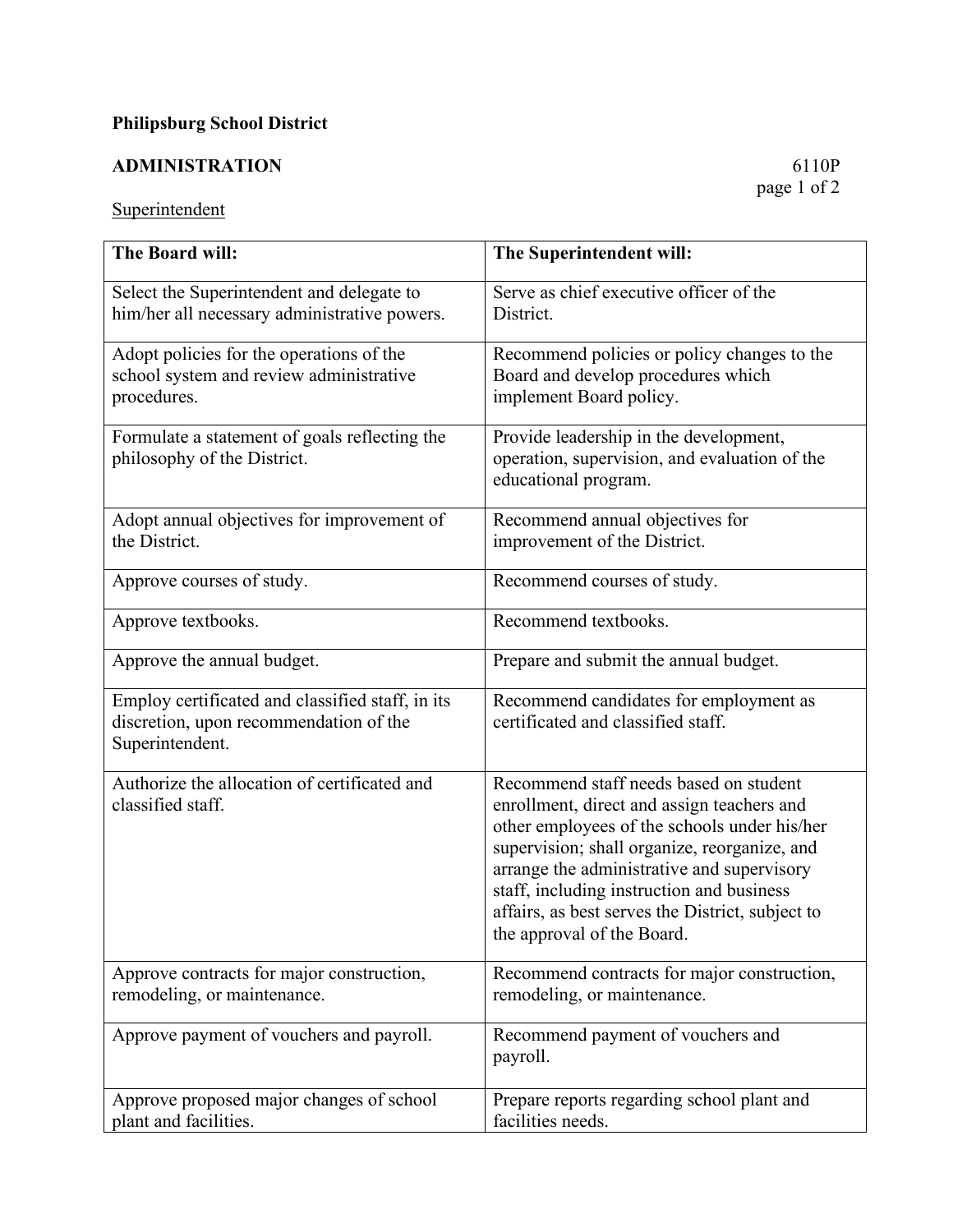| The Board will:                                                                                                 | The Superintendent will:                                                                                                                                                                                                                                            |
|-----------------------------------------------------------------------------------------------------------------|---------------------------------------------------------------------------------------------------------------------------------------------------------------------------------------------------------------------------------------------------------------------|
| Approve collective bargaining agreements.                                                                       | Supervise negotiation of collective bargaining<br>agreements.                                                                                                                                                                                                       |
| Assure that appropriate criteria and processes                                                                  | Establish criteria and processes for evaluating                                                                                                                                                                                                                     |
| for evaluating staff are in place.                                                                              | staff.                                                                                                                                                                                                                                                              |
| Appoint citizens and staff to serve on special                                                                  | Recommend formation of <i>ad hoc</i> citizens'                                                                                                                                                                                                                      |
| Board committees, if necessary.                                                                                 | committees.                                                                                                                                                                                                                                                         |
| Conduct regular meetings.                                                                                       | As necessary, attend all Board meetings and<br>all Board and citizen committee meetings,<br>serve as an ex-officio member of all Board<br>committees, and provide administrative<br>recommendations on each item of business<br>considered by each of these groups. |
| Serve as final arbitrator for staff, citizens, and                                                              | Inform the Board of appeals and implement                                                                                                                                                                                                                           |
| students.                                                                                                       | any such forthcoming Board decisions.                                                                                                                                                                                                                               |
| Promptly refer to the Superintendent all<br>criticisms, complaints, and suggestions called<br>to its attention. | Respond and take action on all criticism,<br>complaints, and suggestions, as appropriate.                                                                                                                                                                           |
| Authorize the ongoing professional                                                                              | Undertake consultative work, speaking                                                                                                                                                                                                                               |
| enrichment of its administrative leader, as                                                                     | engagements, writing, lecturing, or other                                                                                                                                                                                                                           |
| feasible.                                                                                                       | professional duties and obligations.                                                                                                                                                                                                                                |
| Approve appropriate District expenditures                                                                       | Diligently investigate and make purchases                                                                                                                                                                                                                           |
| recommended by the Superintendent for the                                                                       | that benefit the most efficient and functional                                                                                                                                                                                                                      |
| purpose of ongoing District operations.                                                                         | operation of the District.                                                                                                                                                                                                                                          |

Procedure History: Adopted on: Reviewed on: Revised on: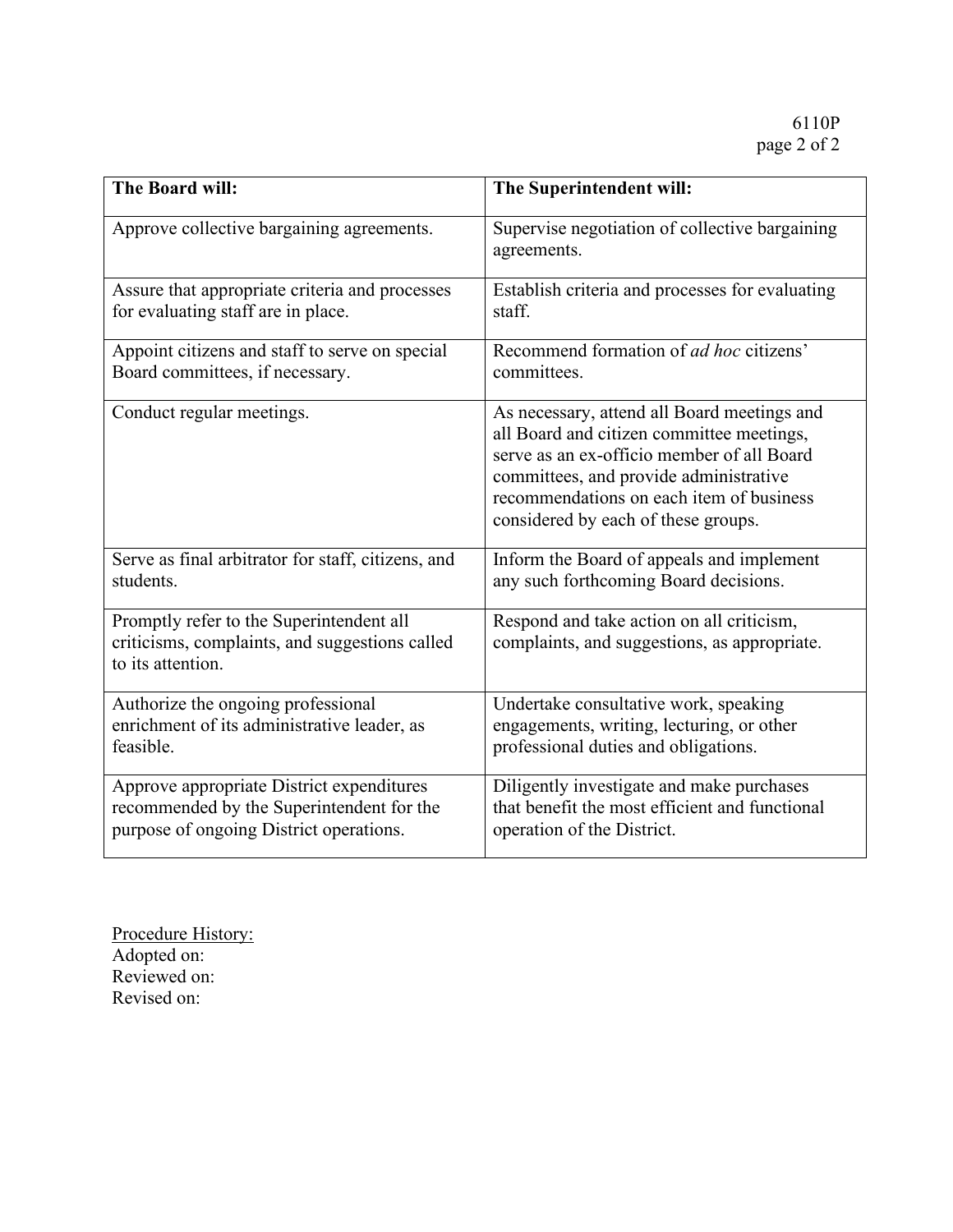| <b>Philipsburg School District</b>    |                                |                                                                                                                                                                                                                                                                                                                                                                                                                                                                                                      |
|---------------------------------------|--------------------------------|------------------------------------------------------------------------------------------------------------------------------------------------------------------------------------------------------------------------------------------------------------------------------------------------------------------------------------------------------------------------------------------------------------------------------------------------------------------------------------------------------|
| <b>ADMINISTRATION</b>                 |                                | 6110                                                                                                                                                                                                                                                                                                                                                                                                                                                                                                 |
| Superintendent                        |                                |                                                                                                                                                                                                                                                                                                                                                                                                                                                                                                      |
| Duties and Authorities                |                                |                                                                                                                                                                                                                                                                                                                                                                                                                                                                                                      |
|                                       |                                | The Superintendent is the District's executive officer and is responsible for the administration<br>and management of District schools, in accordance with Board policies and directives and state<br>and federal law. The Superintendent is authorized to develop administrative procedures to<br>implement Board policy and to delegate duties and responsibilities; however, delegation of a<br>power or duty does not relieve the Superintendent of responsibility for that which was delegated. |
| <b>Qualifications and Appointment</b> |                                |                                                                                                                                                                                                                                                                                                                                                                                                                                                                                                      |
|                                       |                                | The Superintendent will have the experience and skills necessary to work effectively with the<br>Board, District employees, students, and the community. The Superintendent must be<br>appropriately licensed and endorsed in accordance with state statutes and Board of Public<br>Education rules; or considered appropriately assigned if the Superintendent is enrolled in an<br>internship program and meets the requirements of Montana regulations.                                           |
| Evaluation                            |                                |                                                                                                                                                                                                                                                                                                                                                                                                                                                                                                      |
| needing improvement.                  |                                | At least annually, the Board will evaluate the performance of the Superintendent, using standards<br>and objectives developed by the Superintendent and the Board, which are consistent with District<br>mission and goal statements. A specific time shall be designated for a formal evaluation session.<br>The evaluation will include a discussion of professional strengths, as well as performance areas                                                                                       |
| <b>Compensation and Benefits</b>      |                                |                                                                                                                                                                                                                                                                                                                                                                                                                                                                                                      |
| Superintendent.                       |                                | The Board and the Superintendent will enter into a contract which conforms to this policy and<br>state law. The contract will govern the employment relationship between the Board and the                                                                                                                                                                                                                                                                                                           |
| Legal Reference:                      | § 20-4-402, MCA                | Duties of district superintendent or county high<br>school principal                                                                                                                                                                                                                                                                                                                                                                                                                                 |
|                                       | ARM 10.55.602                  | Definition of Internship                                                                                                                                                                                                                                                                                                                                                                                                                                                                             |
|                                       | ARM 10.55.607<br>ARM 10.55.702 | Internships<br>Licensure and Duties of District Administrator -                                                                                                                                                                                                                                                                                                                                                                                                                                      |
| Policy History:                       |                                | District Superintendent                                                                                                                                                                                                                                                                                                                                                                                                                                                                              |
| Adopted on:                           |                                |                                                                                                                                                                                                                                                                                                                                                                                                                                                                                                      |
| Reviewed on:                          |                                |                                                                                                                                                                                                                                                                                                                                                                                                                                                                                                      |
| Revised on:                           |                                |                                                                                                                                                                                                                                                                                                                                                                                                                                                                                                      |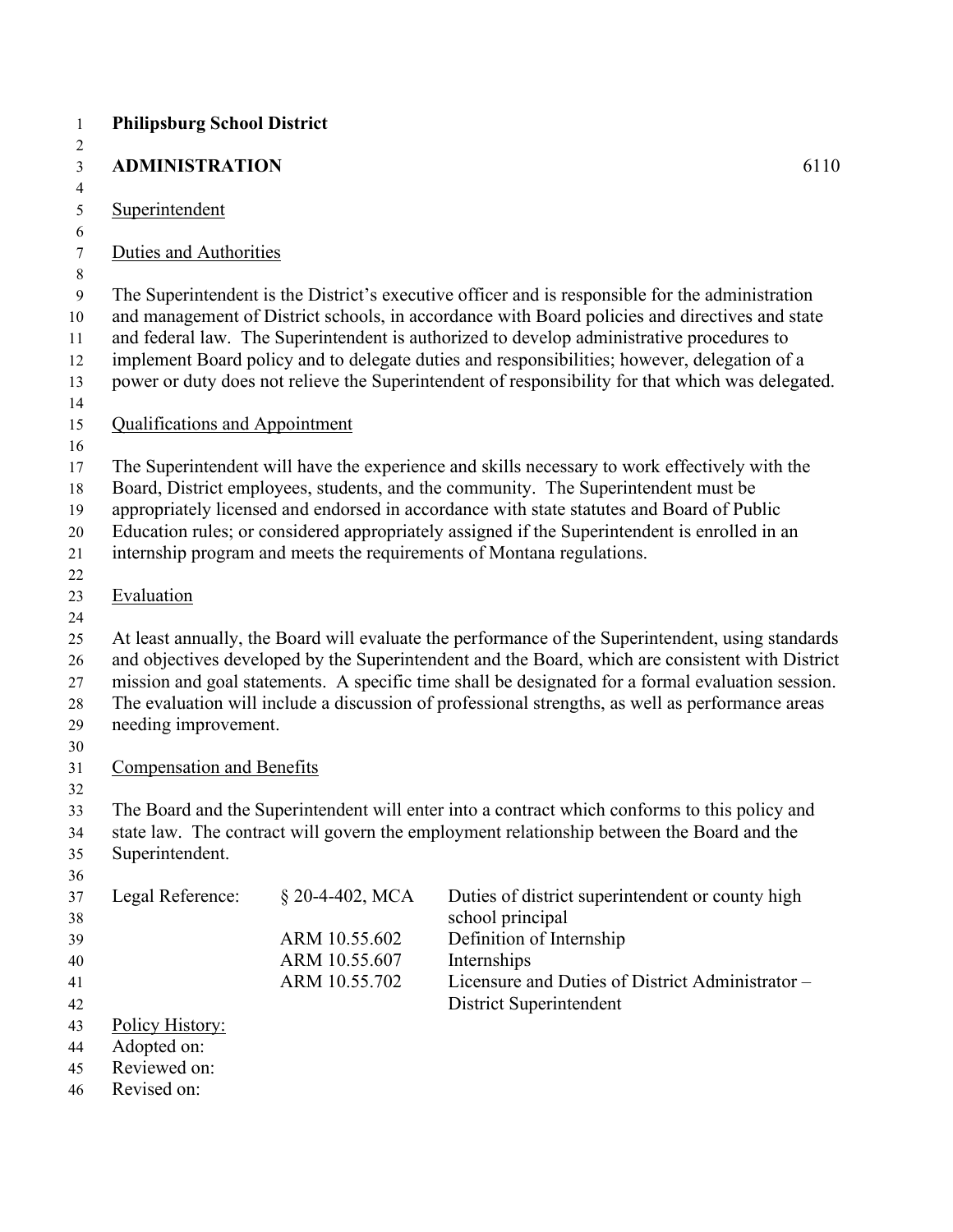#### **Philipsburg School District**

#### **ADMINISTRATION** 6121

### District Organization

 The Superintendent shall develop an organizational chart indicating the channels of authority and reporting relationships for school personnel. These channels should be followed, and no level should be bypassed, except in unusual circumstances.

The organization of District positions of employment for purposes of supervision, services,

leadership, administration of Board policy, and all other operational tasks shall be on a "line and

- staff" basis. District personnel occupying these positions of employment shall carry out their
- duties and responsibilities on the basis of line and staff organization.

- 
- Policy History:
- Adopted on:
- Reviewed on:
- Revised on: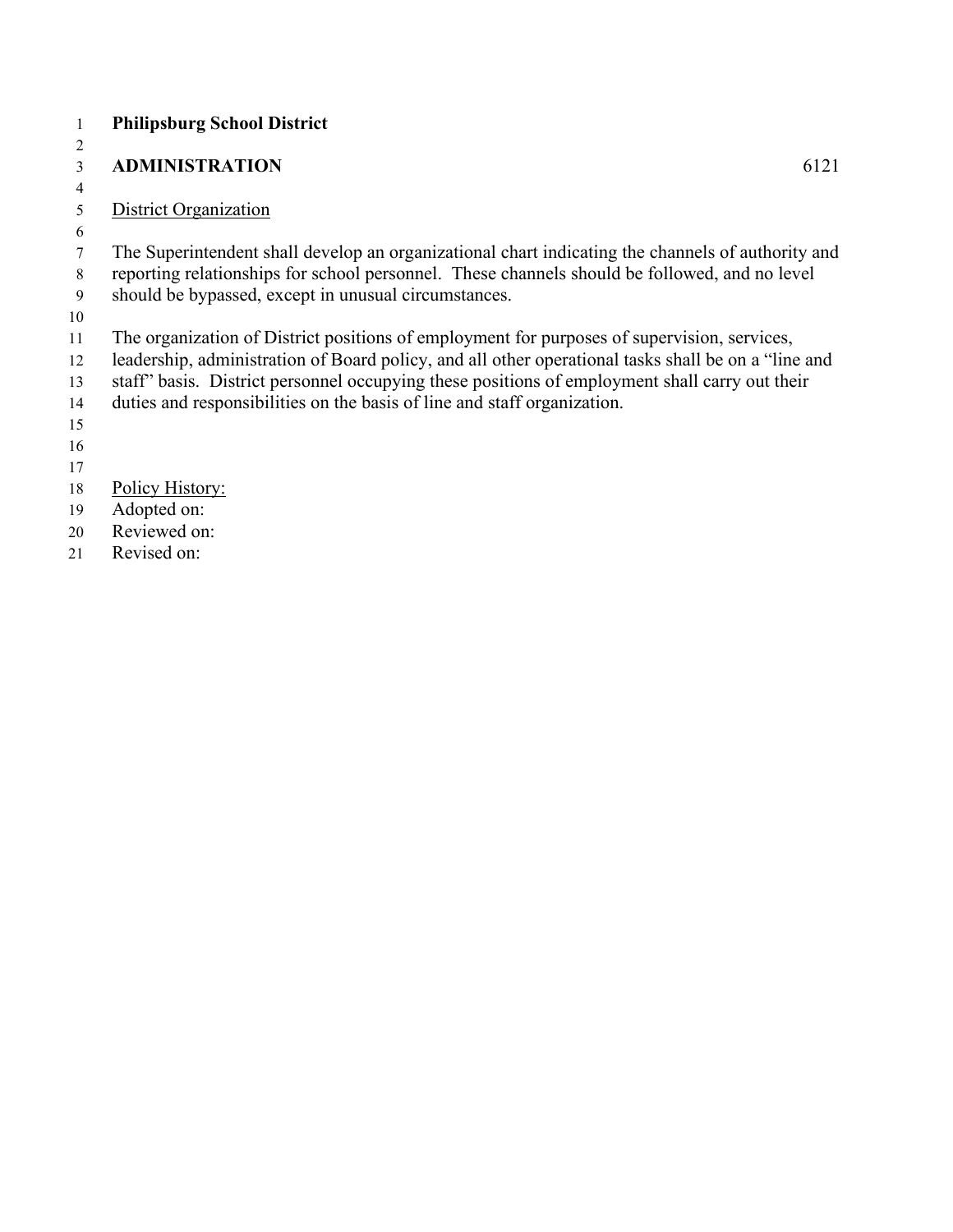#### **Philipsburg School District**

#### **ADMINISTRATION** 6210

#### Principals

 Principals are the chief administrators of their assigned schools and are responsible for the day- to-day operation of their building. The primary responsibility of Principals is the development and improvement of instruction. The majority of the Principals' time shall be spent on curriculum and staff development through formal and informal activities, establishing clear lines of communication regarding the school rules, accomplishments, practices, and policies with parents and teachers. Principals are responsible for management of their staff, maintenance of the facility and equipment, administration of the educational program, control of the students attending the school, management of the school's budget, and communication between the school and the community. Legal Reference: § 20-4-403, MCA Powers and duties of principal 10.55.701, ARM Board of Trustees 10.55.703, ARM Licensure and Duties of School Principal Policy History: Adopted on: Reviewed on:

Revised on: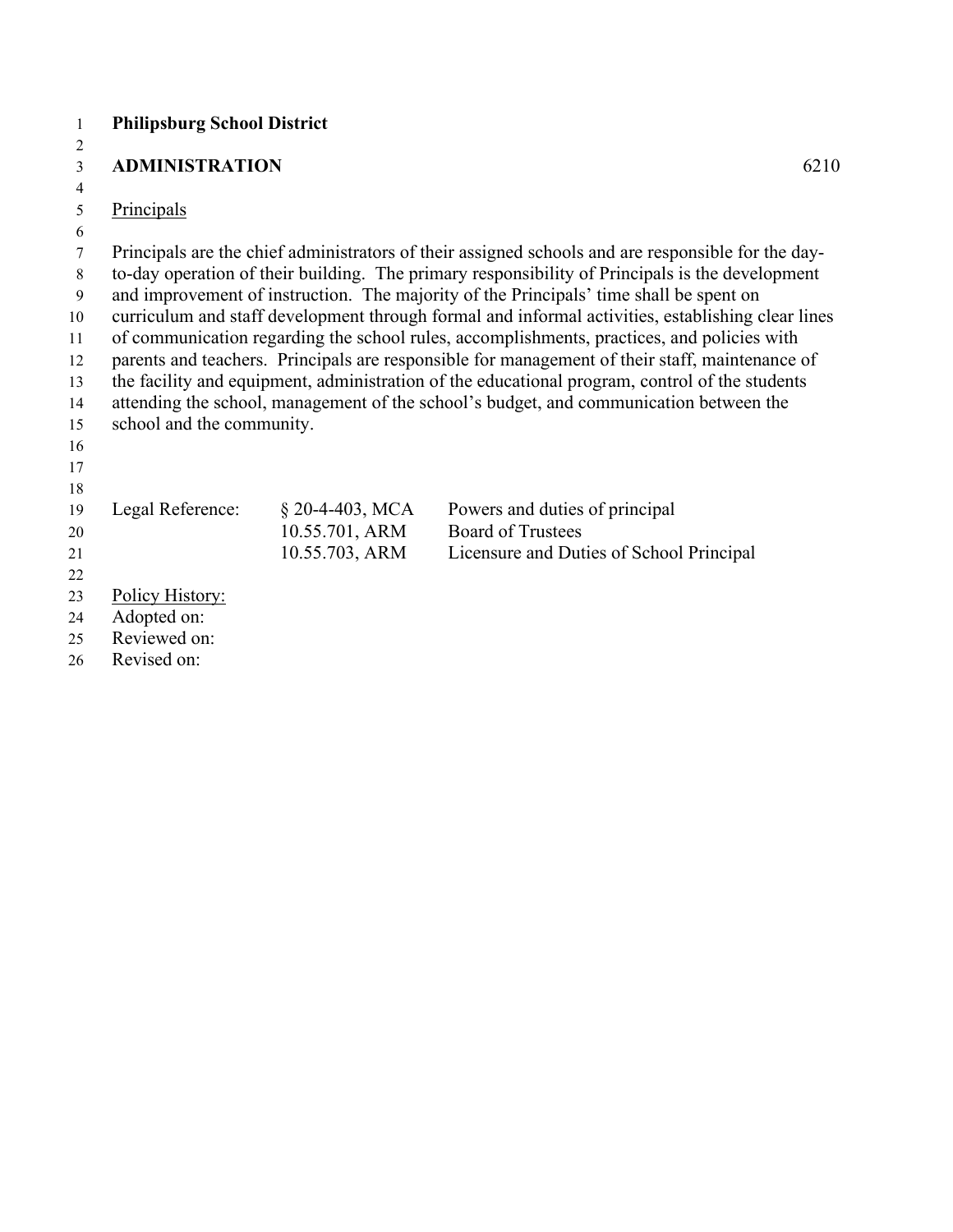| $\mathbf{1}$   | <b>Philipsburg School District</b>            |      |                |                                                                                                    |  |
|----------------|-----------------------------------------------|------|----------------|----------------------------------------------------------------------------------------------------|--|
| 2              |                                               |      |                |                                                                                                    |  |
| $\mathfrak{Z}$ | <b>ADMINISTRATION</b>                         |      |                | 6410                                                                                               |  |
| $\overline{4}$ |                                               |      |                |                                                                                                    |  |
| 5              | <b>Evaluation of Administrative Staff</b>     |      |                |                                                                                                    |  |
| 6              |                                               |      |                |                                                                                                    |  |
| $\tau$         |                                               |      |                | Each administrator will be evaluated annually, in order to provide guidance and direction to the   |  |
| 8              |                                               |      |                | administrator in the performance of his/her assignment. Such evaluation will be based on job       |  |
| 9              | evaluative criteria.                          |      |                | descriptions, accomplishment of annual goals and performance objectives, and established           |  |
| 10<br>11       |                                               |      |                |                                                                                                    |  |
| 12             |                                               |      |                | The Superintendent shall establish procedures for the conduct of these evaluations. Near the       |  |
| 13             |                                               |      |                | beginning of the school year, the Superintendent shall inform the administrator of the criteria to |  |
| 14             |                                               |      |                | be used for evaluation purposes, including the adopted goals for the District. Such criteria shall |  |
| 15             |                                               |      |                | include performance statements dealing with leadership; administration and management; school      |  |
| 16             |                                               |      |                | financing; professional preparation; effort toward improvement; interest in students, staff,       |  |
| 17             | citizens, and programs; and staff evaluation. |      |                |                                                                                                    |  |
| 18             |                                               |      |                |                                                                                                    |  |
| 19             |                                               |      |                | Both the evaluator and the administrator involved in the evaluation will sign the written          |  |
| 20             |                                               |      |                | evaluation report and retain a copy for their records. A person being evaluated has the right to   |  |
| 21             |                                               |      |                | submit and attach a written statement to the evaluation within a reasonable time following the     |  |
| 22             | evaluation conference.                        |      |                |                                                                                                    |  |
| 23             |                                               |      |                |                                                                                                    |  |
| 24             |                                               |      |                |                                                                                                    |  |
| 25             |                                               |      |                |                                                                                                    |  |
| 26             | <b>Cross Reference:</b>                       | 6140 |                | Duties and Qualifications of Administrative Staff Other Than                                       |  |
| 27             |                                               |      | Superintendent |                                                                                                    |  |
| 28             |                                               |      |                |                                                                                                    |  |
| 29             | Legal Reference:                              |      | 10.55.701, ARM | <b>Board of Trustees</b>                                                                           |  |
| 30             |                                               |      |                |                                                                                                    |  |
| 31             | Policy History:                               |      |                |                                                                                                    |  |
| 32<br>33       | Adopted on:<br>Reviewed on:                   |      |                |                                                                                                    |  |
| 34             | Revised on:                                   |      |                |                                                                                                    |  |
|                |                                               |      |                |                                                                                                    |  |